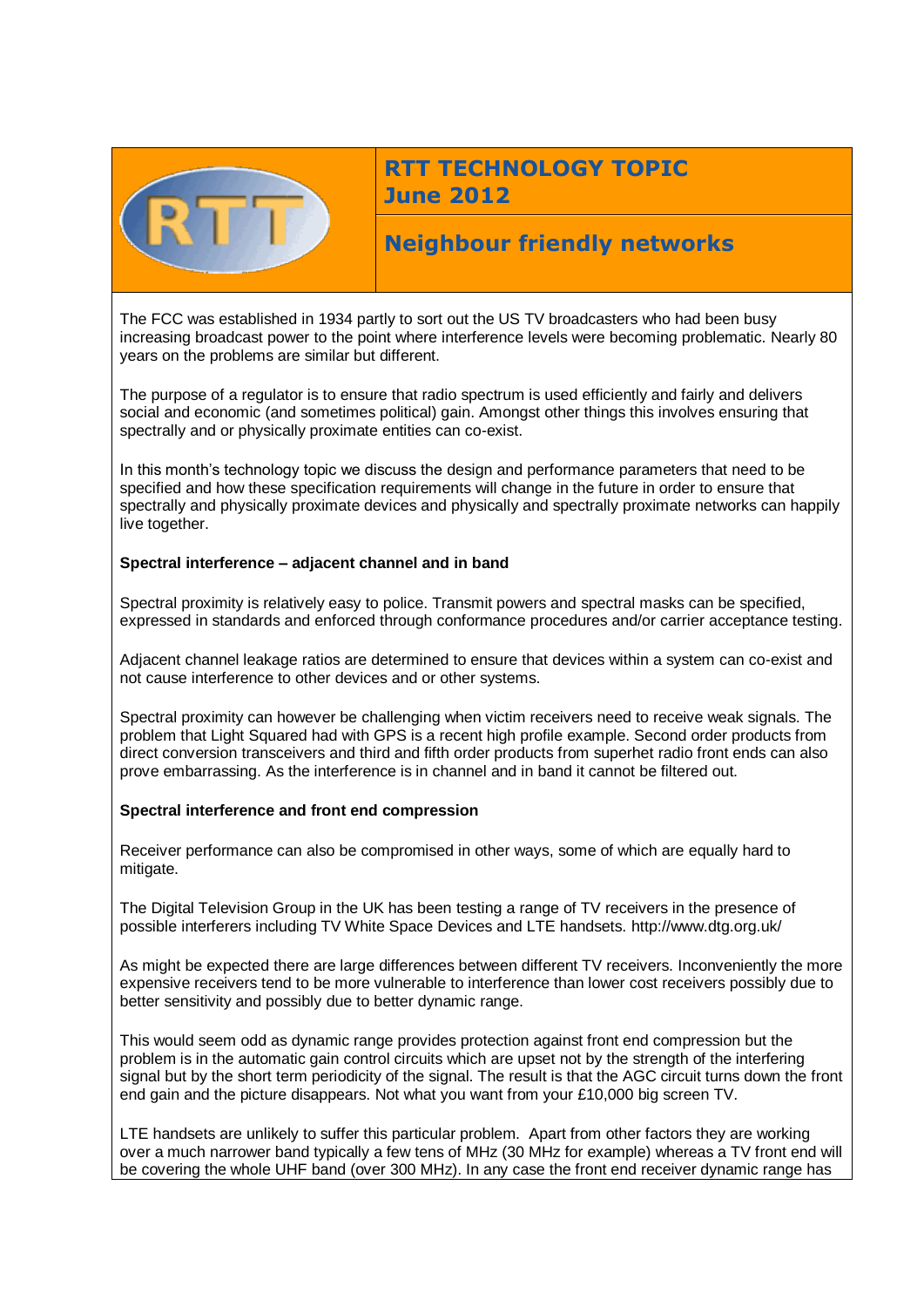to be able to cope with the locally transmitted uplink which will often be the strongest received signal even after duplex filtering.

It does however illustrate that receivers can behave in unexpected ways in the presence of signals which they were never previously expected to see.

This is a painful but useful experience given that White Space devices are also propositioned for use in other parts of the radio spectrum with adjacency to a wide variety of other networks. Academic research papers for example highlight the potential for radios that can opportunistically acquire radio channels anywhere between low band VHF and 3 GHz. That is not 30 MHz or 300 MHz but 3000 MHz of operational bandwidth.

That sort of bandwidth is available in military radios but not in small form factor low power budget consumer or low cost industrial devices.

You can of course buy smart phones today that will go from 700 MHz to 2.4 GHz but these are multiple radios in a box supporting discrete bands and discrete technologies. A quad band GSM, HSPA and 3 G and LTE 700 MHz iPad or iPhone for the US market is a contemporary example.

Getting a device to run **anywhere** across this bandwidth is significantly harder. Most RF designers would initially puzzle over how to design the antennas and matching circuits but actually it is equally hard to realize the receive only functions which will need to have sufficient dynamic range to manage any signal , wanted or unwanted, anywhere within the 3000 MHz

It is relatively easy to increase receiver dynamic range but the amount of current drawn by the low noise amplifier will increase as will the noise floor.

This is inconvenient because radios that opportunistically acquire spectrum have to be able to search and sense for available radio bandwidth and at some point devices end up measuring their own front end noise rather than the signals they are supposed to be sensing.

Increasing the amount of current drawn will also increase the power drain overhead of the search and sense algorithms. Smart phone users who leave Wi Fi enabled know how quickly this can flatten a battery. Power drain is obviously important for mobile and portable devices (including portable TV's) but also for battery driven fixed devices such as meter readers where duty cycles have to be measured in months or years. Duty cycle constraints can invalidate the most ambitious of business plans.

Finally a channel of interest has to be mixed out of the 3000 MHz This could be anything from a few KHz to tens of MHz wide and has to be presented to an A to D with sufficient bit width to handle the received signal. The A to D can therefore be an additional compression point. The answer is to increase the bit width but this increases the power drain and increases cost (memory and processing overheads).

Changing the performance of new devices does not of course resolve the issue of legacy device vulnerability. The present proposal is that interference into TV receivers from White Space devices and other devices such as LTE smart phones is managed by a commercial agency presently described as MITCO (Mitigation Company) with a budget of £180 million to be recovered from entities bidding for or using the spectrum.

The estimate of the number of homes affected is 2.3 million with a budget of up to £10,000 per house. This would be a worst case where a house could no longer receive (free) terrestrial broadcast and would need equipment replaced and compensation for having to use some other (not necessarily) free service (broadband or cable rather than Freesat). Even a few of these would blow the £180 million budget.

It is however premature to be negative about TV White Space and it is quite possible that a well implemented network with well-behaved devices could happily co-exist with the UHF terrestrial broadcast community. (See our April technology topic on machine to machine connectivity)